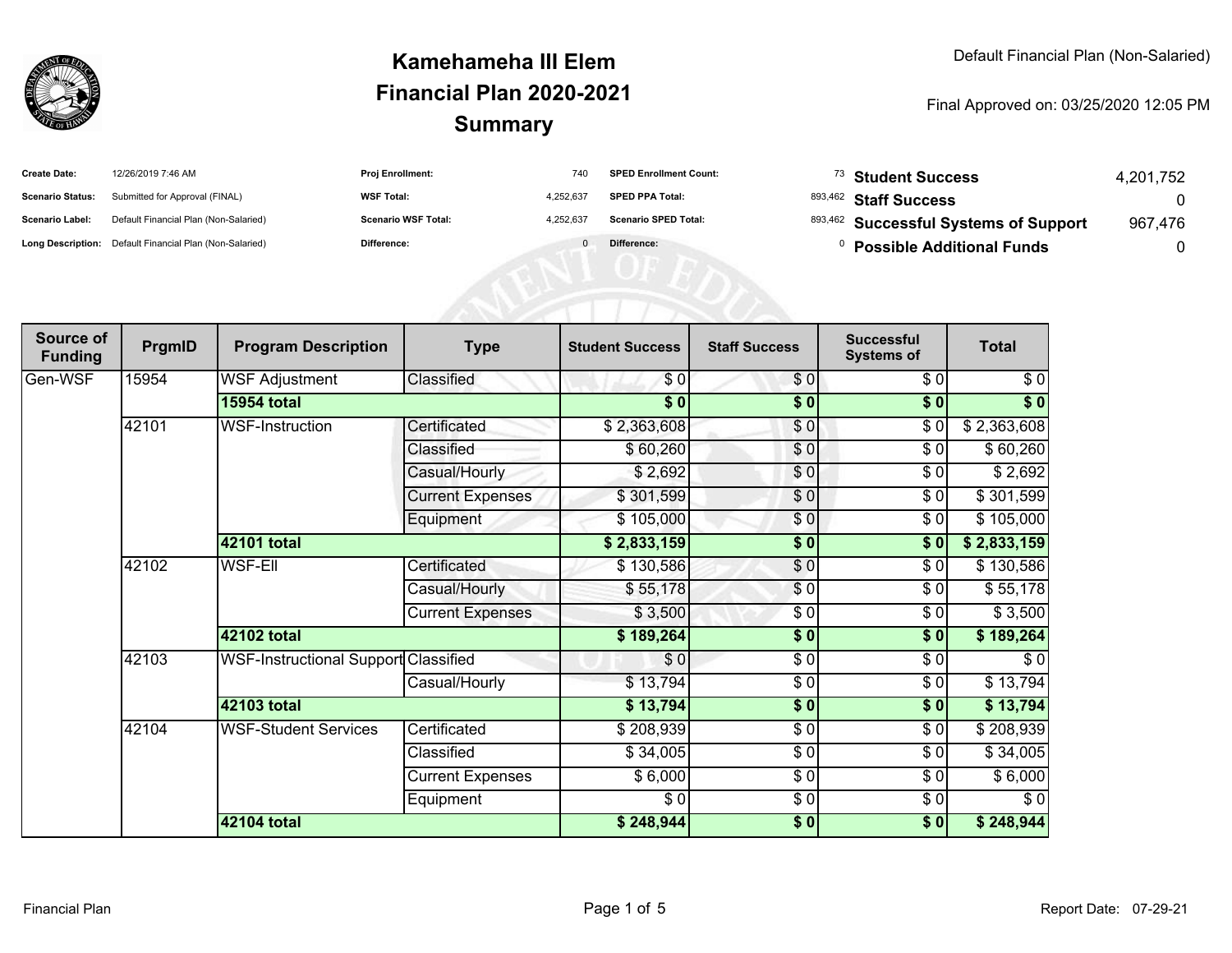

| Source of<br><b>Funding</b> | PrgmID           | <b>Program Description</b>                     | <b>Type</b>             | <b>Student Success</b> | <b>Staff Success</b> | <b>Successful</b><br><b>Systems of</b> | <b>Total</b>     |
|-----------------------------|------------------|------------------------------------------------|-------------------------|------------------------|----------------------|----------------------------------------|------------------|
| Gen-WSF                     | 42110            | <b>WSF-Enabling Activities V Casual/Hourly</b> |                         | $\overline{\$0}$       | $\overline{30}$      | \$15,664                               | \$15,664         |
|                             |                  | <b>42110 total</b>                             |                         | $\overline{\$0}$       | $\overline{\$0}$     | \$15,664                               | \$15,664         |
|                             | 42112            | <b>WSF-School</b>                              | Certificated            | $\overline{\$0}$       | $\overline{50}$      | \$323,576                              | \$323,576        |
|                             |                  | Administration                                 | Classified              | \$0                    | $\overline{50}$      | \$235,715                              | \$235,715        |
|                             |                  |                                                | Casual/Hourly           | $\overline{\$0}$       | $\overline{50}$      | \$20,019                               | \$20,019         |
|                             |                  |                                                | <b>Current Expenses</b> | \$0                    | $\sqrt{6}$           | \$98,000                               | \$98,000         |
|                             |                  | 42112 total                                    |                         | $\overline{\$0}$       | $\overline{\$0}$     | \$677,310                              | \$677,310        |
|                             | 42113            | <b>WSF-School Facility</b>                     | Classified              | \$0                    | $\sqrt{6}$           | \$213,655                              | \$213,655        |
|                             |                  | <b>Services</b>                                | Casual/Hourly           | \$0                    | \$0                  | \$13,847                               | \$13,847         |
|                             |                  |                                                | <b>Current Expenses</b> | \$0                    | $\overline{S}0$      | $\sqrt{$42,000}$                       | \$42,000         |
|                             |                  |                                                | Equipment               | \$0                    | \$0                  | \$5,000                                | \$5,000          |
|                             |                  | 42113 total                                    |                         | $\overline{50}$        | $\sqrt{6}$           | \$274,502                              | \$274,502        |
|                             | Gen-WSF          |                                                |                         | \$3,285,161            | $\overline{\$0}$     | \$967,476                              | \$4,252,637      |
| Gen-SPED                    | 17101            | <b>SPED Ppa - Instruction</b>                  | Certificated            | \$652,930              | $\sqrt{6}$           | \$0                                    | \$652,930        |
|                             |                  |                                                | Classified              | \$232,430              | \$0                  | $\overline{\$0}$                       | \$232,430        |
|                             |                  |                                                | <b>Current Expenses</b> | \$8,102                | \$0                  | \$0                                    | \$8,102          |
|                             |                  | <b>17101 total</b>                             |                         | \$893,462              | $\overline{\$0}$     | $\overline{\$0}$                       | \$893,462        |
|                             | 17131            | Special Education in<br><b>Regular Schools</b> | Certificated            | \$0                    | $\sqrt{6}$           | $\overline{\$0}$                       | $\sqrt{6}$       |
|                             |                  |                                                | Classified              | $\sqrt{6}$             | $\overline{50}$      | $\overline{S}0$                        | $\overline{\$0}$ |
|                             |                  | <b>17131 total</b>                             |                         | $\overline{\$0}$       | $\overline{\$0}$     | $\overline{\$0}$                       | $\overline{\$0}$ |
|                             | Gen-SPED         |                                                |                         | \$893,462              | $\overline{\$0}$     | $\overline{\$0}$                       | \$893,462        |
| Gen-Categ                   | 16807            | <b>Hawaiian Studies</b>                        | Casual/Hourly           | \$21,129               | $\sqrt{6}$           | $\overline{\$0}$                       | \$21,129         |
|                             |                  |                                                | <b>Current Expenses</b> | \$2,000                | $\sqrt{6}$           | $\overline{S}0$                        | \$2,000          |
|                             |                  | <b>16807 total</b>                             |                         | \$23,129               | $\overline{\$0}$     | $\overline{\$0}$                       | \$23,129         |
|                             | <b>Gen-Categ</b> |                                                | \$23,129                | $\overline{\$0}$       | $\overline{\$0}$     | \$23,129                               |                  |
| Federal                     | 18085            | Essa Title III Language<br>Instruction         | Casual/Hourly           | $\sqrt{6}$             | $\frac{6}{6}$        | $\overline{\$0}$                       | $\overline{60}$  |
|                             |                  |                                                | <b>Current Expenses</b> | $\overline{60}$        | $\sqrt{6}$           | $\sqrt{6}$                             | $\overline{60}$  |
|                             |                  | <b>18085 total</b>                             |                         | $\sqrt{6}$             | $\overline{\$0}$     | $\overline{\$0}$                       | $\overline{\$0}$ |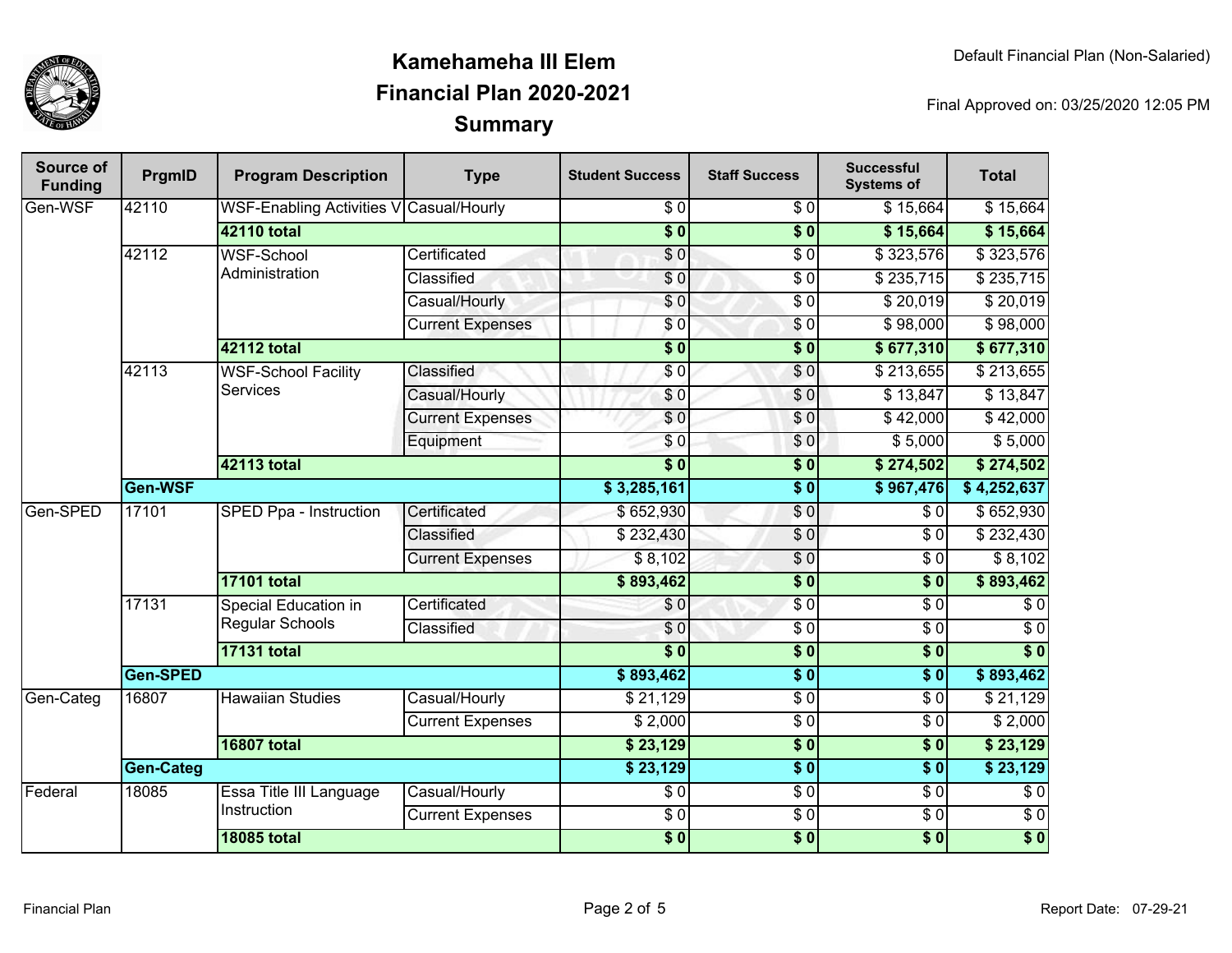

| Source of<br><b>Funding</b> | PrgmID          | <b>Program Description</b>                     | <b>Type</b>             | <b>Student Success</b> | <b>Staff Success</b> | <b>Successful</b><br><b>Systems of</b> | <b>Total</b>     |
|-----------------------------|-----------------|------------------------------------------------|-------------------------|------------------------|----------------------|----------------------------------------|------------------|
| Federal                     | 19978           | <b>Impact Aid-WSF</b>                          | <b>Current Expenses</b> | $\sqrt{6}$             | $\sqrt{6}$           | $\overline{\$0}$                       | $\overline{\$0}$ |
|                             |                 | <b>19978 total</b>                             |                         | $\overline{\$0}$       | $\overline{\$0}$     | $\overline{\$0}$                       | $\overline{\$0}$ |
|                             | 19979           | Impact Aid-Support to<br><b>Schools</b>        | <b>Current Expenses</b> | $\overline{\$0}$       | $\overline{\$0}$     | $\overline{S}0$                        | $\overline{\$0}$ |
|                             |                 | <b>19979 total</b>                             |                         | $\overline{\$0}$       | $\overline{\$0}$     | \$0                                    | $\overline{\$0}$ |
|                             | 20657           | Essa Title IIa Targeted<br>Prof Dev            | <b>Current Expenses</b> | $\overline{\$0}$       | $\overline{\$0}$     | $\overline{\$0}$                       | $\overline{\$0}$ |
|                             |                 | <b>20657 total</b>                             |                         | $\overline{\$0}$       | $\sqrt{6}$           | $\sqrt{6}$                             | \$0              |
|                             | 20697           | Essa Title IIa Prof Dev                        | Casual/Hourly           | \$0                    | \$0                  | $\sqrt{6}$                             | $\sqrt{6}$       |
|                             |                 |                                                | <b>Current Expenses</b> | \$0                    | \$0                  | $\overline{\$0}$                       | $\sqrt{6}$       |
|                             |                 | <b>20697 total</b>                             |                         | $\overline{\$0}$       | $\overline{\$0}$     | s <sub>0</sub>                         | $\overline{\$0}$ |
|                             | 20698           | Essa Title IIa Support<br>New Tchr & Prin      | Casual/Hourly           | \$0                    | \$0                  | $\sqrt{6}$                             | $\sqrt{6}$       |
|                             |                 | <b>20698 total</b>                             |                         | $\overline{\$0}$       | $\overline{\$0}$     | $\overline{\$0}$                       | $\overline{\$0}$ |
|                             | 35913           | <b>Sch Prgm Food Services</b>                  | Classified              | \$0                    | $\overline{\$0}$     | $\overline{\$0}$                       | $\overline{\$0}$ |
|                             |                 |                                                | Casual/Hourly           | \$0                    | $\sqrt{0}$           | $\overline{\$0}$                       | $\overline{\$0}$ |
|                             |                 | 35913 total                                    |                         | $\overline{\$0}$       | $\overline{\$0}$     | \$0]                                   | $\overline{\$0}$ |
|                             | Federal         |                                                |                         | $\overline{\bullet}$ 0 | $\overline{\$0}$     | $\overline{\$0}$                       | $\overline{\$0}$ |
| Gen-Cent                    | 25230           | Elp<br>Standards/Assessments<br>Implementation | <b>Current Expenses</b> | \$0                    | $\overline{\$0}$     | $\overline{\$0}$                       | $\overline{\$0}$ |
|                             |                 | <b>25230 total</b>                             |                         | $\overline{\$0}$       | \$0                  | \$0                                    | $\sqrt{6}$       |
|                             | 35163           | <b>Food Services-General</b>                   | Classified              | \$0                    | $\overline{\$0}$     | $\overline{\$0}$                       | $\overline{\$0}$ |
|                             |                 | Fund                                           | Casual/Hourly           | $\overline{\$0}$       | $\overline{\$0}$     | $\overline{\$0}$                       | $\overline{\$0}$ |
|                             |                 | 35163 total                                    |                         | $\overline{\$0}$       | $\sqrt{6}$           | \$0                                    | $\overline{\$0}$ |
|                             | <b>Gen-Cent</b> |                                                |                         | $\overline{\$0}$       | $\overline{\$0}$     | $\overline{\$0}$                       | $\overline{\$0}$ |
| Special                     | 35304           | Food Services-Special<br>Fund                  | <b>Current Expenses</b> | $\overline{\$0}$       | $\overline{\$0}$     | $\overline{\$0}$                       | $\overline{\$0}$ |
|                             |                 | 35304 total                                    |                         | $\overline{\$0}$       | $\overline{\$0}$     | \$0                                    | \$0              |
|                             | <b>Special</b>  |                                                |                         | \$0                    | $\overline{\$0}$     | \$0                                    | \$0              |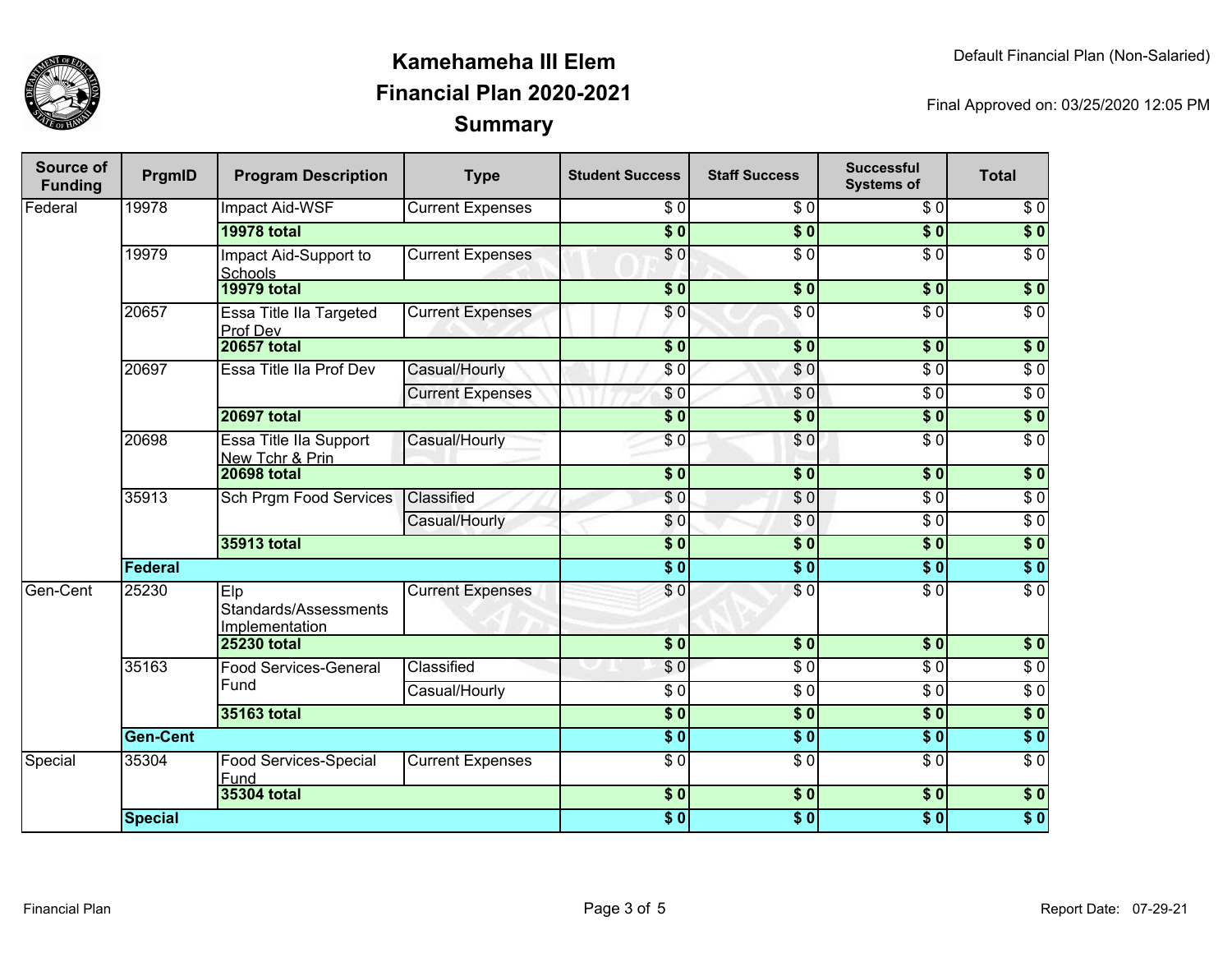| Source of<br><b>Funding</b> | <b>PrgmID</b> | <b>Program Description</b> | <b>Type</b>             | <b>Student Success</b> | <b>Staff Success</b> | <b>Successful</b><br><b>Systems of</b> | <b>Total</b> |
|-----------------------------|---------------|----------------------------|-------------------------|------------------------|----------------------|----------------------------------------|--------------|
| Trust                       | 17880         | lKahua                     | <b>Current Expenses</b> | \$ 01                  | \$0                  | \$0                                    | \$0          |
|                             |               | 17880 total                |                         | \$ 0 I                 | <b>SO</b>            | \$0                                    | \$0          |
|                             | <b>Trust</b>  |                            |                         | S 0 I                  | <b>SO</b>            | S OI                                   | \$0          |
| <b>Grand Total</b>          |               |                            | \$4,201,752]            | \$0                    | \$967,476            | \$5,169,228                            |              |